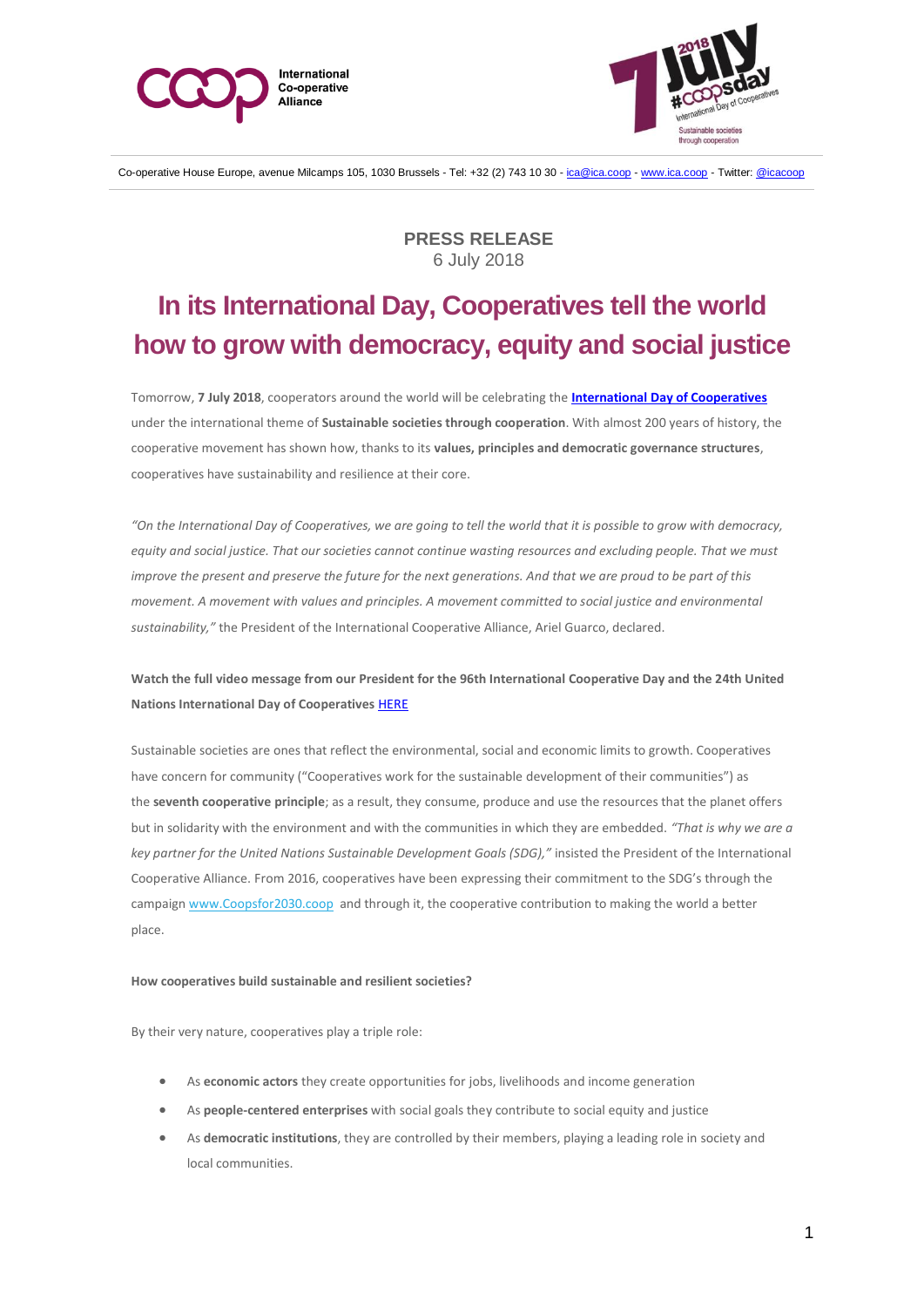

Co-operative House Europe, avenue Milcamps 105, 1030 Brussels - Tel: +32 (2) 743 10 30 - [ica@ica.coop](mailto:ica@ica.coop) - [www.ica.coop](http://www.ica.coop-/) - Twitter[: @icacoop](https://twitter.com/icacoop)

[Click here](https://www.ica.coop/en/media/library/fact-sheets/12-cooperative-stories-how-cooperatives-build-sustainable-and-resilient) to read 12 examples from different sectors and regions of the world that highlight **how cooperatives can become the vehicle to ensure sustainable consumption and production of goods and services, or SDG12**.

#### **How is the movement celebrating #coopsday?**

Across the planet, cooperatives are celebrating what makes them special with events, festivals and all sorts of activities. The International Cooperative Alliance together with [DotCoop](http://www.coop/) has created an [interactive map](https://www.ica.coop/en/coopsday-interactive-map) showing at the click of a button where #coopsday events are taking place as well as the organisations that are hosting them. The International Cooperative Alliance is encouraging its members to use the **hashtag #CoopsDay** and the **[Cooperators' guide](https://www.ica.coop/en/2018-coopsday-cooperators-guide)** to spread the word.

Yesterday, 5 July, a special Event at UN Headquarters was organized in New York. The Committee for the Promotion and Advancement of Cooperatives (COPAC) and the UN Permanent Mission of Argentina invited UN Ambassadors and government representatives to explore how cooperative enterprises build sustainable societies through cooperation in innovative and inclusive ways. Participants engaged in an interactive discussion with fellow ambassadors, representatives of COPAC member organizations and cooperators from the field. Ariel Guarco, President of the International Cooperative Alliance, closed the event highlighting the transformative capacity of cooperatives to build a better and more sustainable world for future generations. Leaders of the cooperative movement including Gabriela Buffa, Representative of the Youth Committee from COOPERAR - the Apex organization in Argentina, Georgia Papoutsi, Policy Coordinator of the International Cooperative Alliance and Chiara Faenza, responsible of sustainability of Coop Italia, shared experiences on the real progress of SDGs, highlighting how cooperatives can become the vehicle to ensure sustainable consumption and production patterns. Ambassador of Mongolia to the UN, Mr. Sukhbold Sukhee, discussed how countries can support cooperatives to become key contributors to sustainable development.

COPAC also presented 'Transforming our world: A cooperative 2030', a series of case studies that highlight how cooperatives' can work to achieve the SDGs, available [here](http://www.copac.coop/transforming-our-world-a-cooperative-2030-cooperative-contributions-to-sdg-12/)

### **NOTES TO THE EDITOR**

About the International Cooperative Alliance

The International Cooperative Alliance is a non-profit international association established in 1895 to advance the co-operative social enterprise model. The International Cooperative Alliance is the voice for cooperatives worldwide, representing more than 311 cooperative federations and organisations across 108 countries (figures of January 2017).

One in every six people on the planet are co-operators. Through its membership, the International Cooperative Alliance represents 1,2 billion people from any of the 2.94 million cooperatives worldwide. The largest 300 cooperatives in the world have combined annual revenues of 2.16 trillion USD (2015) and 280 million people around the world (10% of the employed population) secure their livelihoods in cooperatives, either through direct employment or by organizing through a cooperative.